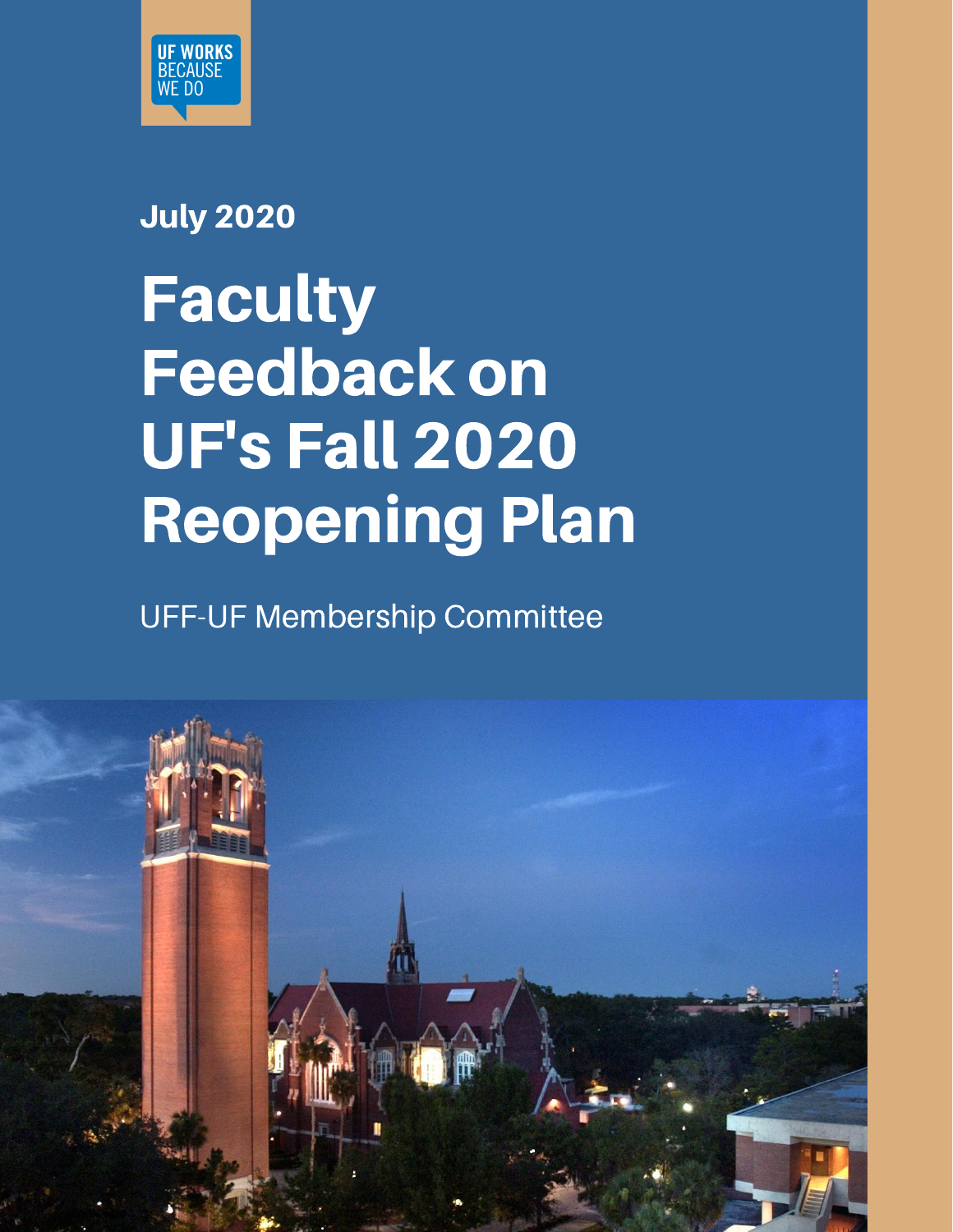

# **Table of Contents**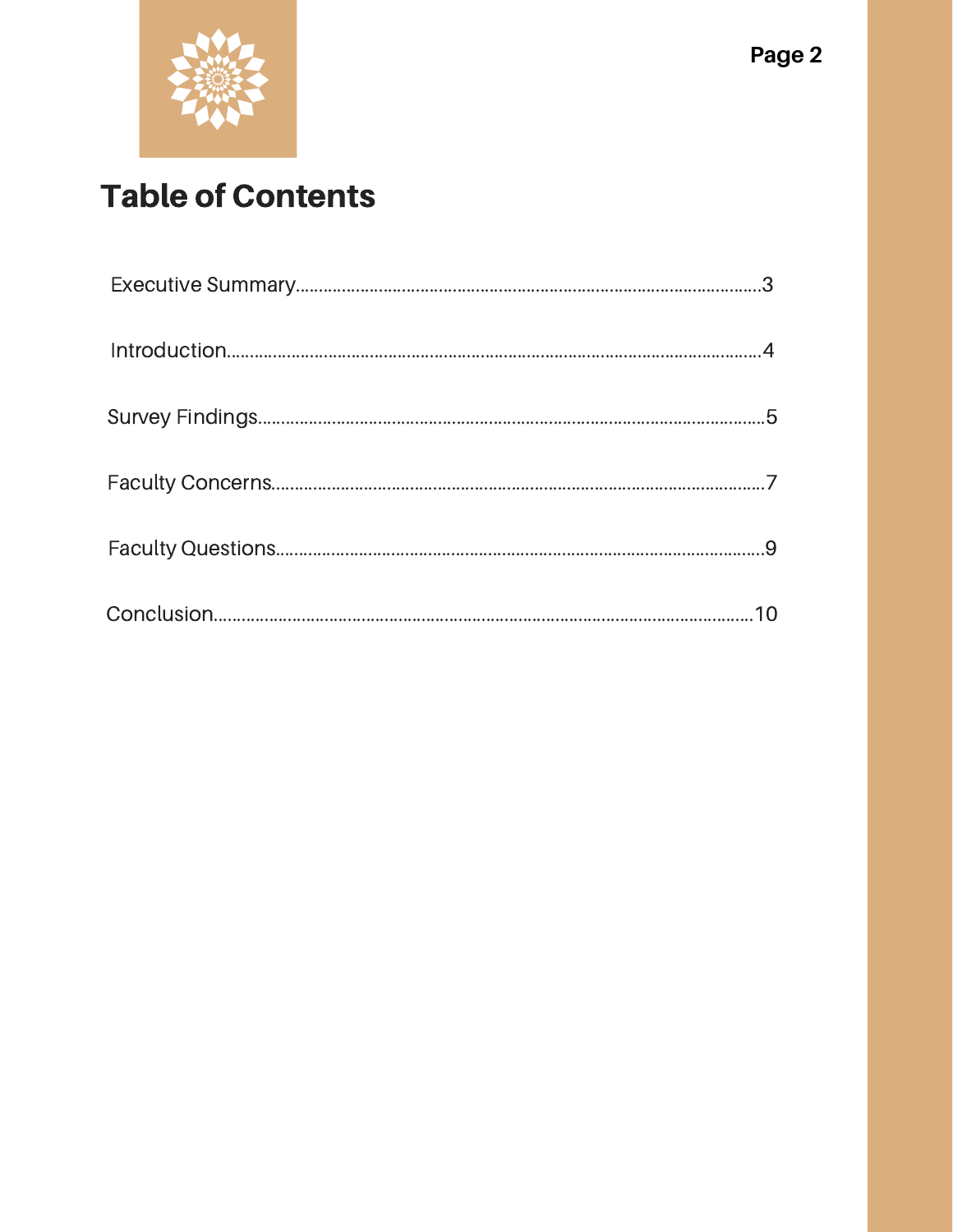

### Executive Summary

The United Faculty of Florida at UF has conducted a survey among its bargaining unit in order to gauge faculty sentiments towards the reopening of UF campus in Fall 2020. 193 faculty participated in this survey.

Overall, the majority of UF faculty disagree that UF's current reopening plan adequately accounts for the health and safety of the community and do not trust the University's ability to protect faculty, staff, and students from the current COVID-19 pandemic.

Specific concerns were raised in this survey. The majority of these concerns are related to the health and safety of both the Gator Nation and Alachua County community.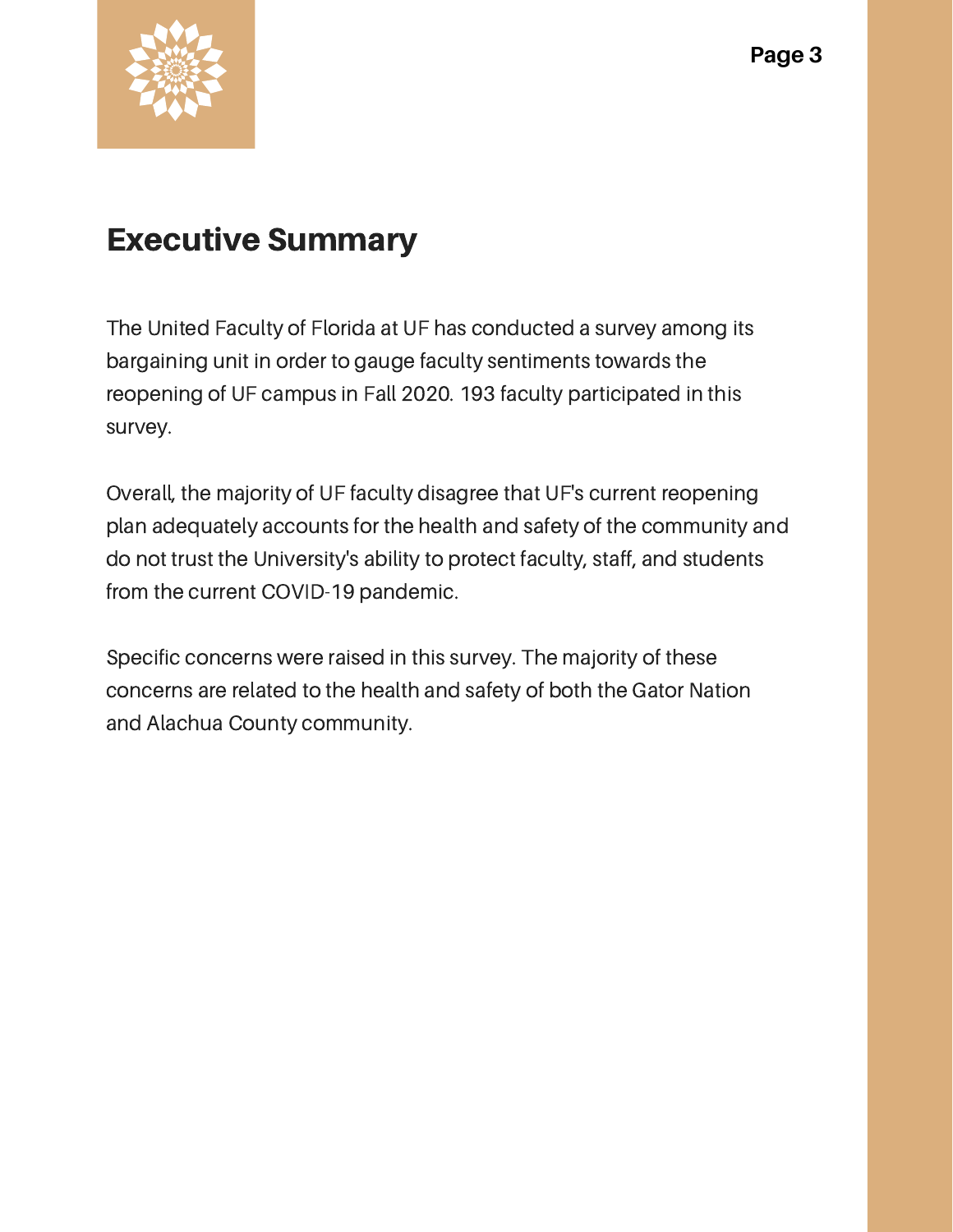

### Introduction

Over the past several months, the University of Florida has had to consistently comport its policies and academic setting according to the needs necessitated by the COVID-19 Pandemic. Such necessary changes included implementing social distancing measures, providing facial coverings, and designing a reopening plan for the Fall 2020 academic semester.

While the University of Florida has affirmed its commitment to reopening campus in Fall 2020, faculty and students have voiced several concerns regarding UF's intent to open. Concerns range from worries about personal health and safety to the financial consequences of the pandemic. The number of COVID-19 cases within Alachua County has dramatically increased (2,809 as of July 23, 2020) while the number of available ICU beds and quarantine options has dwindled.

UF's Reopening Plan leaves faculty and staff to bear a significant amount of the risks of returning to work — the plan itself does not specify hazard pay, additional sick leave, or accommodations for at-risk individuals and caregivers. By bringing students back onto campus, UF poses a risk not only to its students, faculty, and the Gator Nation, but increases risk to the Gainesville community as a whole.

In this report, we have accumulated findings from a faculty survey conducted between July 02-23, 2020.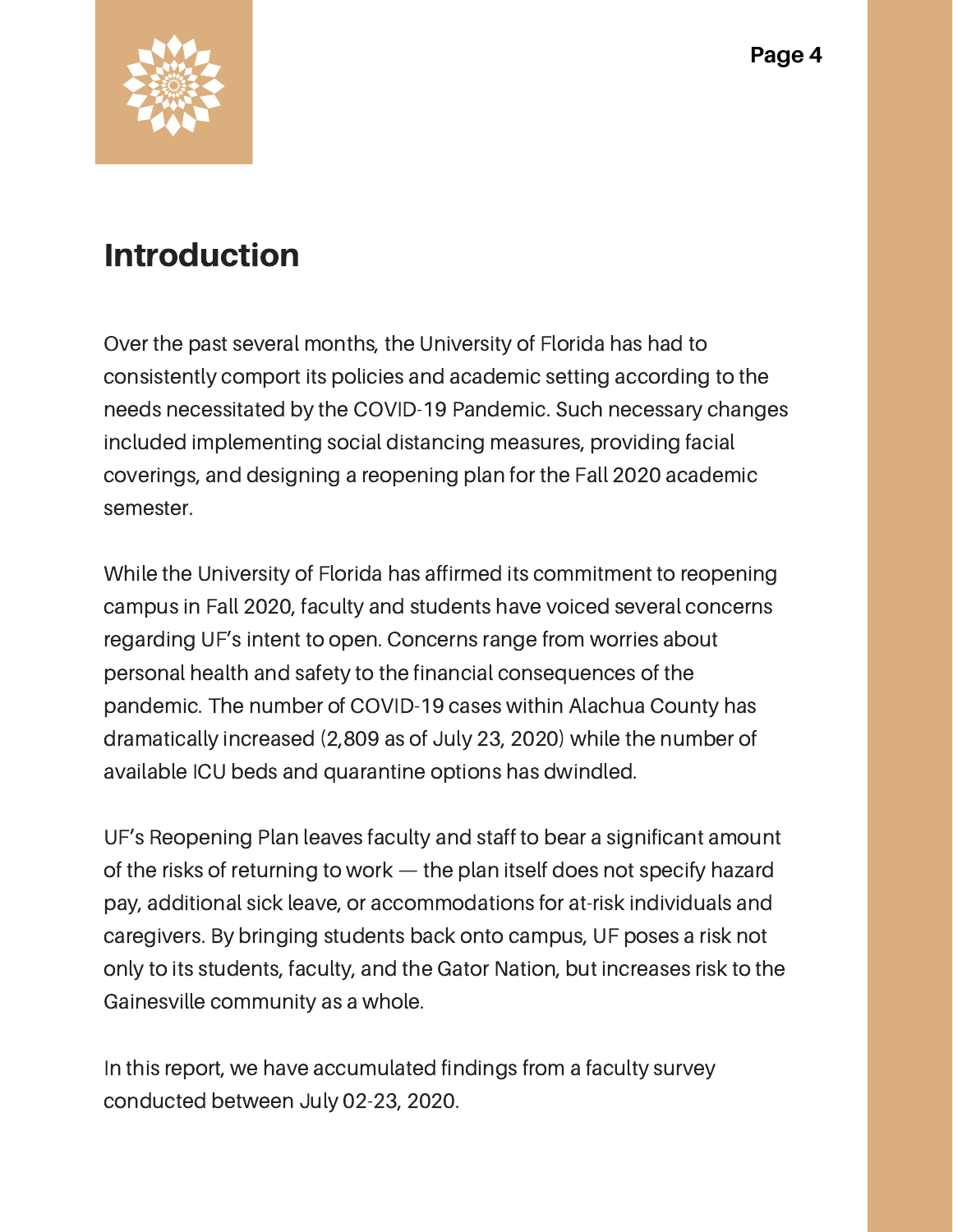### **Findings**

"MY VOICE/UF FACULTY'S **VOICE WAS SOUGHT BY THE UF ADMINISTRATION REGARDING ITS REOPENING PLAN THAT WAS APPROVED BY THE BOARD OF TRUSTEES LAST WEEK."** 



75.8% of survey respondents strongly disagreed or disagreed with this statement. (190 responses)



#### "UF'S REOPENING PLAN **ADEQUATELY ACCOUNTS FOR** THE HEALTH AND SAFETY OF THE UF COMMUNITY."

68.2% of survey respondents strongly disagreed disagreed with this statement. (192 responses)

#### "FALL 2020 IS TOO EARLY TO **REOPEN THE UNIVERSITY."**

71.0% of survey respondents strongly agreed or agreed with this statement. (193 responses)





"I TRUST THE UNIVERSITY'S **ABILITY TO PROTECT OUR FACULTY, STAFF, AND STUDENTS FROM THE CURRENT COVID-19 PANDEMIC."** 

72.9% of survey respondents strongly disagreed or disagreed with this statement. (192 responses)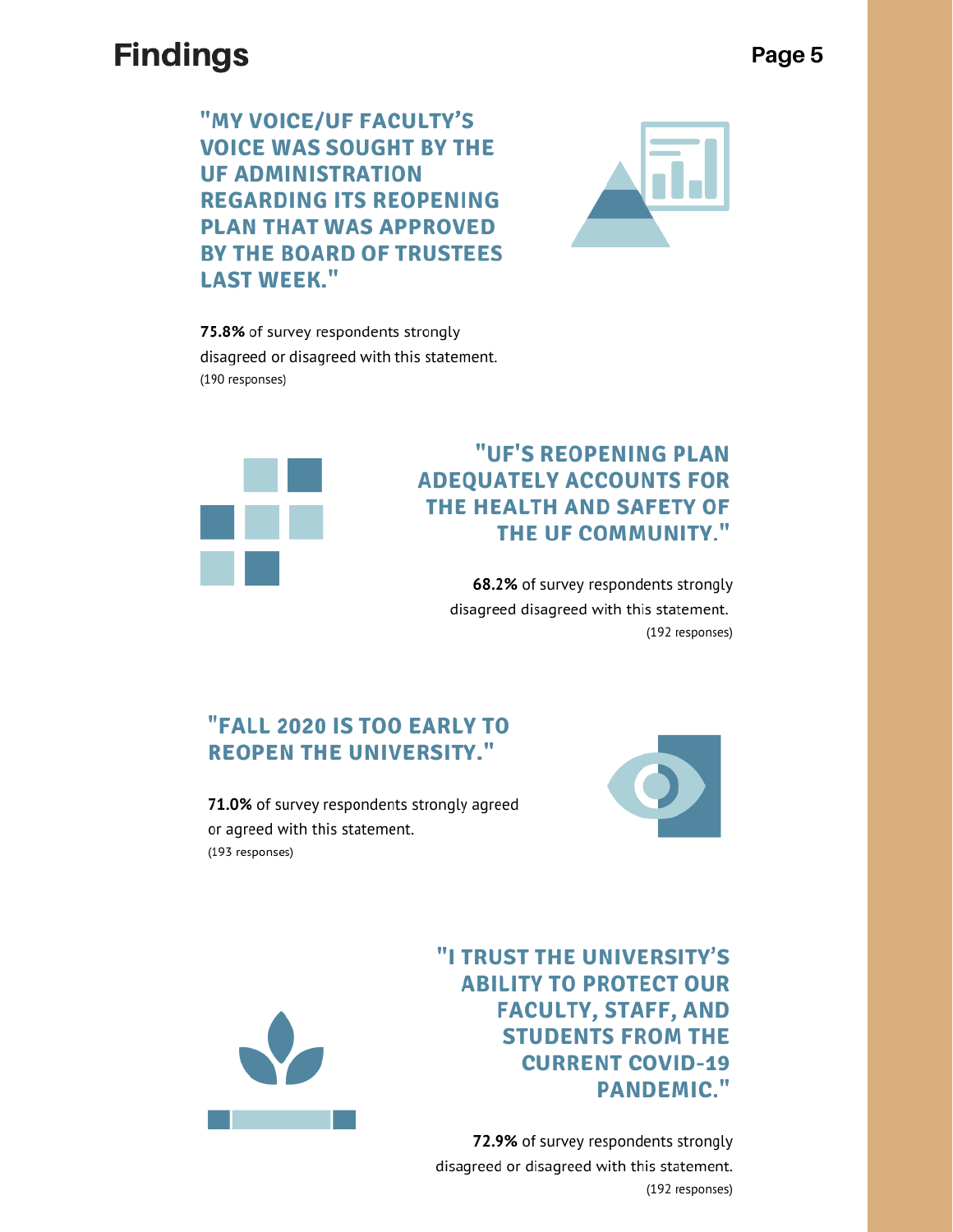### **Findings**

"I AM WELL INFORMED BY THE UF ADMINISTRATION **ABOUT WHAT TO EXPECT IN FALL 2020."** 



62.7% of survey respondents strongly disagreed or disagreed with this statement. (193 responses)



#### "I KNOW WHAT RESOURCES **ARE AVAILABLE FOR ME TO RETURN TO WORK IN FALL** 2020."

50.8% of survey respondents strongly disagreed or disagreed with this statement. (193 responses)

"WITHIN THE CONTEXT OF **THE HANDLING OF THE COVID-19 PANDEMIC, I THINK THAT SHARED GOVERNANCE HAS BEEN WELL PRACTICED AT UF."** 

63.1% of survey respondents strongly disagreed or disagreed with this statement. (190 responses)

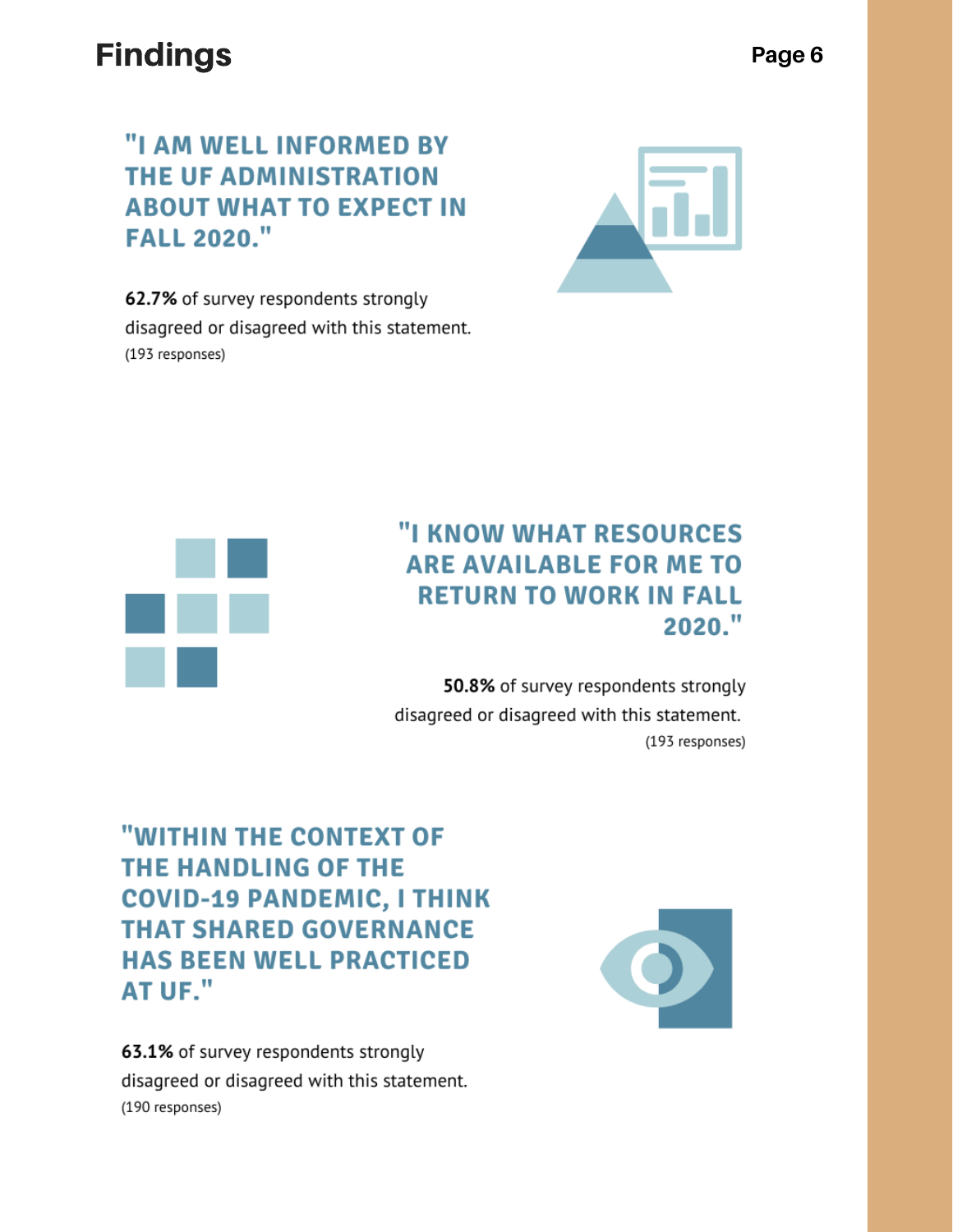

### Faculty Concerns

The Faculty Feedback Survey posed an open-ended question to survey respondents: **What is your biggest concern for Fall 2020?** Below are the most poignant answers to this question. Respondents will remain anonymous for their own protection.

"*Given the alarming and stillgrowing COVID numbers in Florida, and the fact that most of our students come from elsewhere in the state, it seems inevitable that bringing students back will lead to a spike in COVID cases and deaths in Gainesville.*"

*"A surge in the pandemic, with catastrophic results for campus and community and long-lasting impact on the perception of the university administration's management and, particularly, its concerns for most of the undergraduate population and those who teach them. All of this will negatively impact further attempts to recruit students, strengthen the university's reputation, and support the economic recovery in Gainesville and Florida."*

"*As someone with a prior medical condition, I am extremely concerned that I will catch COVID-19 and having lasting medical issues as a result. Additionally, I am worried that I will unintentionally spread it to others. Choosing between my medical health/safety or returning to work is a choice that I never thought I would have to make.*"

*"Because of the nature of my field, remote instruction is inadequate and I fear my students will not truly master concepts and skills, thus preventing them from being fully prepared to enter the teaching field*."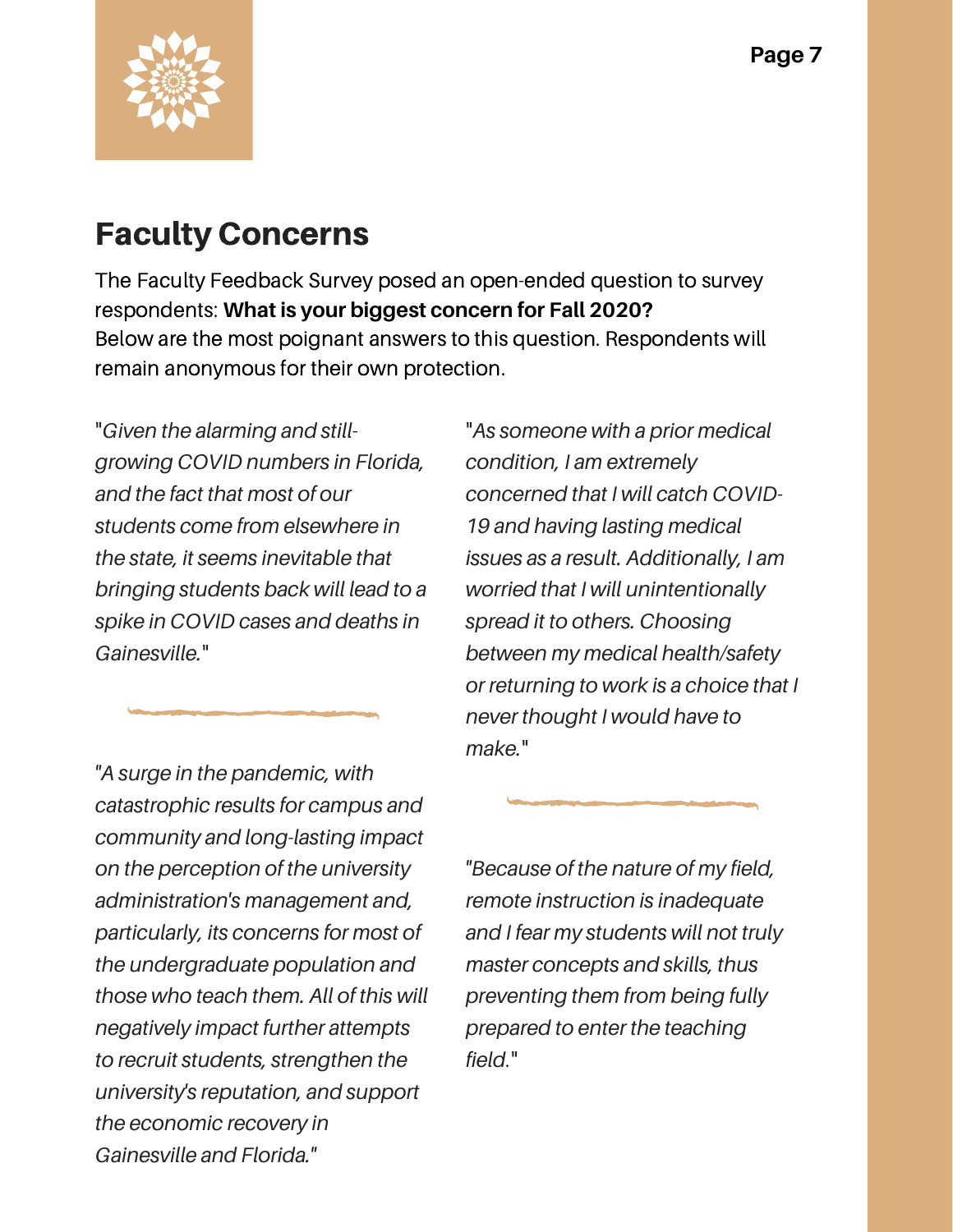

### Faculty Concerns (Continued)

"...*I'm scared that I'll be forced to return to the classroom regardless of my health and safety concerns, including living with a higher-risk individual.*.*.*"

"*Given the poor communication and top-down decrees by administration, I feel that decisions are being made without faculty, staff, or student input.*"

*"Students will be coming to Gainesville from literally everywhere in the nation - and perhaps the world depending on US border policies. The virus will inevitably spread throughout Gainesville*"

*"My biggest concern for Fall 2020 is an explosion of COVID-19 among the Gainesville population."*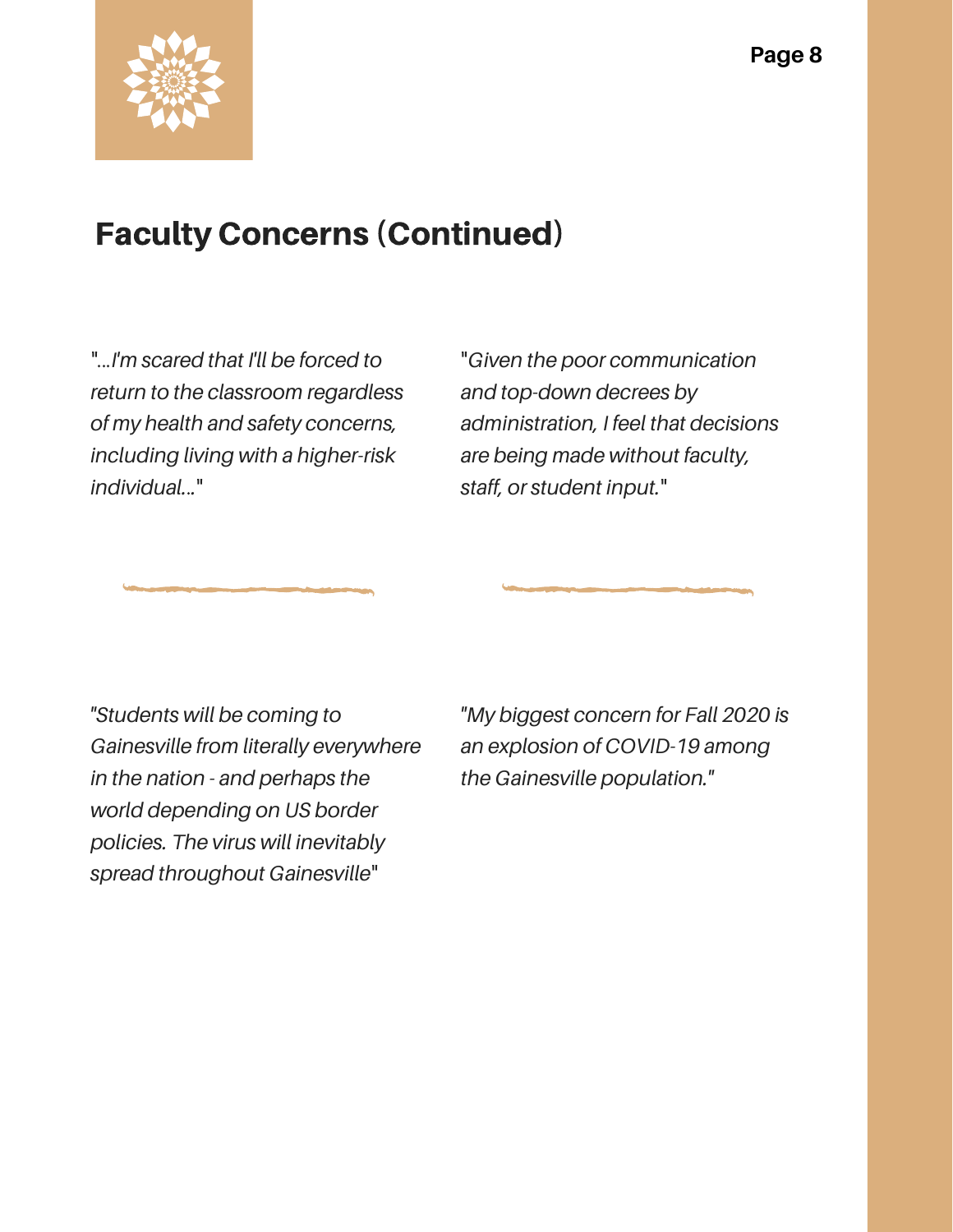

### Faculty Questions

Survey respondents posed questions to both UFF-UF and UF administration regarding UF's plan to reopen in Fall 2020.

*"What will happen when a student or faculty member contracts COVID, will we be contact tracing then having those individuals selfquarantine?*"

*"I would also like to know how UF plans to address asymptomatic students?"*

*"What if individuals don't comply*

*with social distancing or face coverings? How is that going to be enforced?"*

*"What are the exact fatality numbers that UF has explicitly stated as acceptable, meaning no change in operation standards?"*

*"Do we know why UF does not officially allow people to work remotely from outside the state of Florida?"*

*"How the university will evaluate research productivity in light of the covid-changed environment- including faculty's need to take time away from research to learn how to effectively teach remotely; faculty's increased care work within and outside the university; travel restrictions that make it impossible to travel for research, collaboration, or conference presentations; and dwindling access to publication venues as they close or shift focus to publish only topical material."*